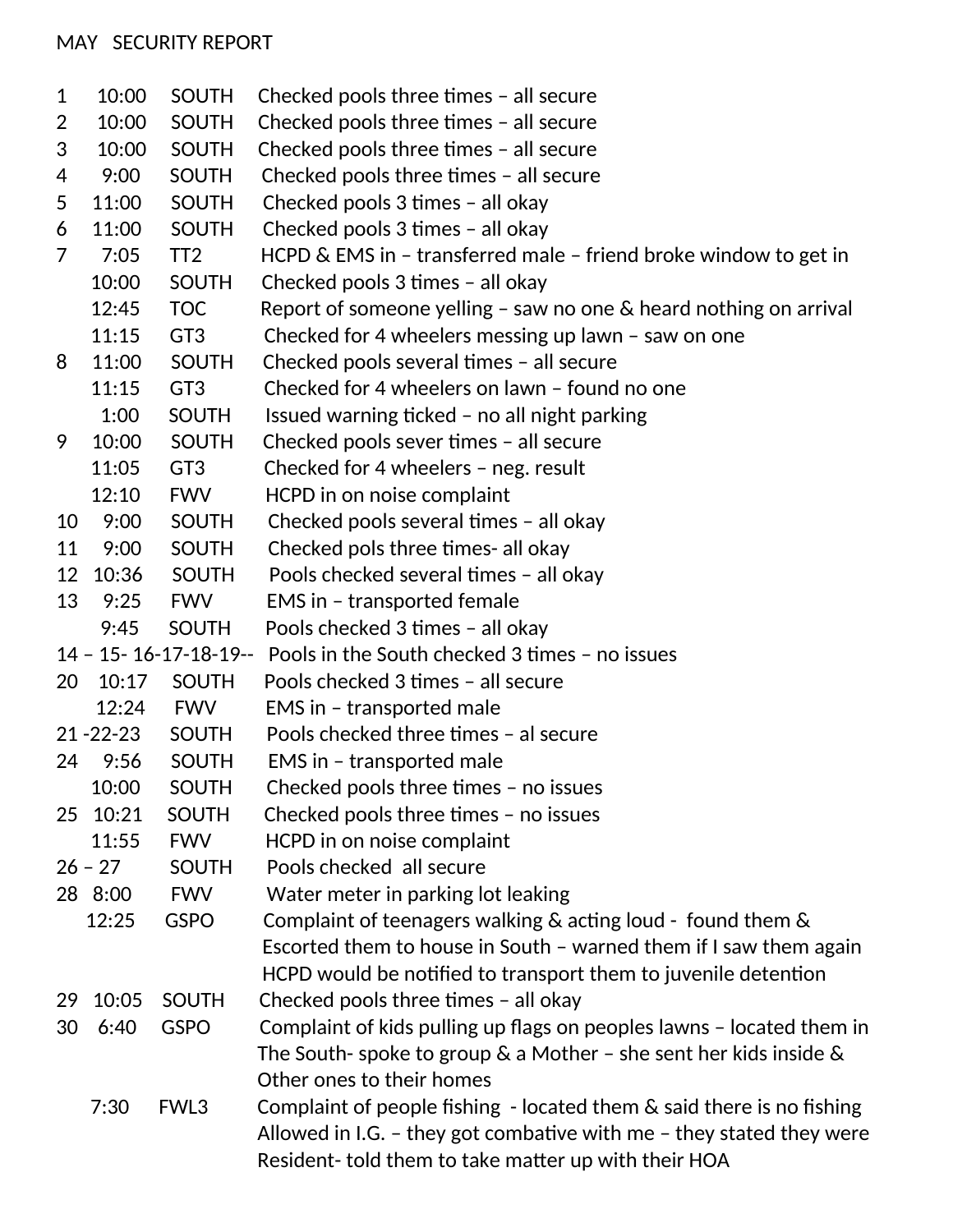|           | $9:11$ SOUTH   | Checked pools three times - all secure                           |
|-----------|----------------|------------------------------------------------------------------|
|           | 31 10:07 SOUTH | Checked pools three times all okay                               |
| 11:43 FWL |                | Recd call that people were at the pool - they were leaving on my |
|           |                | Arrival - advised them pool closes at 11:00pm                    |